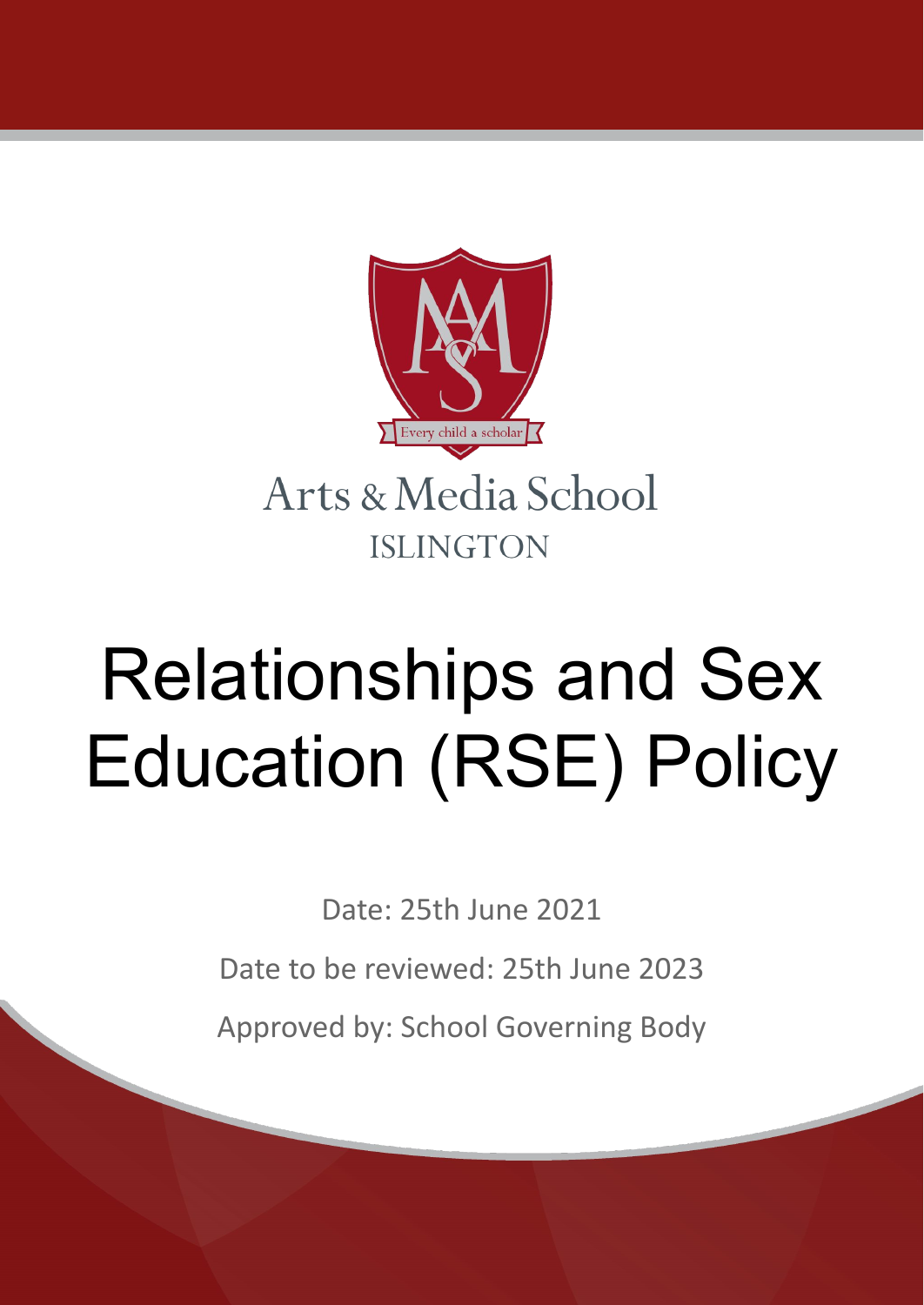

# **AARTS AND MEDIA SCHOOL ISLINGTON Relationships and Sex Education (RSE) Policy**

**Date: 25th June 2021 Date to be reviewed: 25th June 2023 Approved by: School Governing Body**

## **Purpose of the RSE policy**

This policy sets out the school's approach to relationships and sex education and acts as the school's central reference point to inform school staff, parents and carers, health professionals and visiting speakers of the school's approach to RSE within personal, social, health and economic (PSHE) education.

It is available on our school website; copies are available from the school office.

## **Legislation**

All secondary schools are legally required to have a written policy for Relationships Education and RSE, in line with statutory guidance [Relationships](https://www.gov.uk/government/publications/relationships-education-relationships-and-sex-education-rse-and-health-education) education, relationships and sex education (RSE) and health [education](https://www.gov.uk/government/publications/relationships-education-relationships-and-sex-education-rse-and-health-education) (effective from September 2020). Under this legislation, all secondary schools are required to teach relationships and sex education and all schools are required to teach health education (which includes some aspects of RSE).

## **Policy development**

We have developed our RSE policy involving staff, governors, pupils, parents and carers in the following ways:

**Pupils**: draw and write activity; focus groups; school council; confidential questionnaire; classroom discussion

**Parents and carers:** survey; meetings; focus groups; letter home; PTA discussion

**Staff and governors:** training; discussion at meetings; LEA audit of present RSE policy

## **Definition and purpose of RSE**

We define relationships and sex education as learning about the emotional, social and physical aspects of growing up, relationships, sex, human sexuality and sexual health. Through RSE within PSHE education we aim to give children and young people essential information and skills for building positive, enjoyable and respectful relationships and staying safe both off and online. It enables pupils to explore their own and others' attitudes and values, and aims to help build their self- esteem and confidence.

The government guidance on relationship and health education, and the science national curriculum details what must be taught in secondary schools. This includes teaching in science about reproduction in humans including the male and female reproductive systems, menstrual cycle,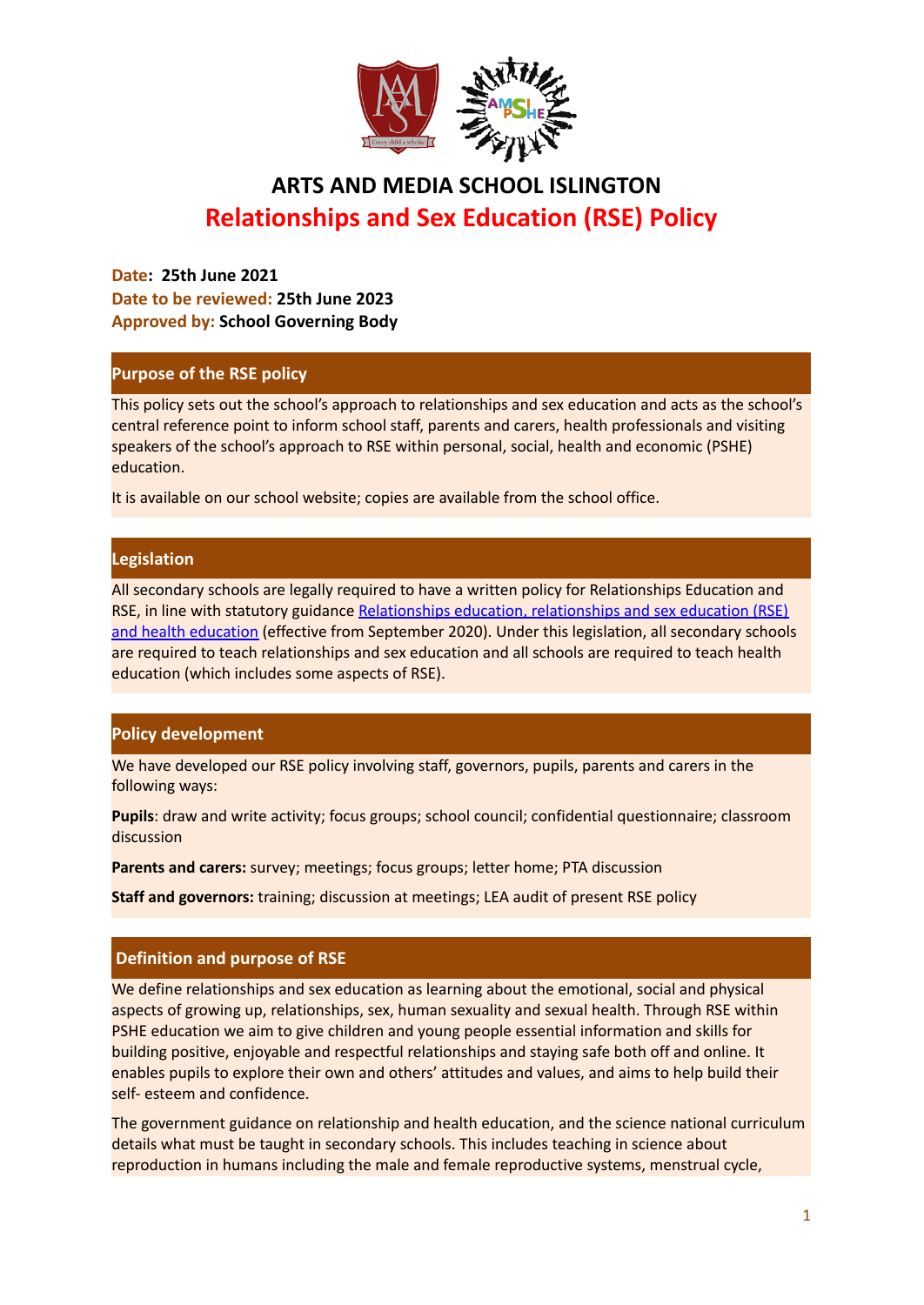gametes, fertilisation, gestation, birth and HIV/AIDS. Health education requires pupils to learn about the main changes that take place in adolescence, and implications for emotional and physical health. Relationships education includes teaching about intimate and sexual relationships, including sexual health. Appendix 1 shows when we teach the different aspects of this curriculum

We believe that sex education is best taught as part of an integrated programme of relationships and sex education (RSE) within PSHE education, in which sex is discussed in the context of respectful, healthy, adult relationships. Parents can choose to withdraw their children from these elements of our RSE programme (the sex education element). The DfE guidance does not distinguish sex education from relationships education, via consultation with the Islington health and wellbeing team we have identified the following two learning outcomes from the guidance as sex education with the rest forming part of relationships education.

- Pupils learn the range of available sexual health and relationship services, what they offer and how to access them
- Pregnancy choices including abortion

## **RSE curriculum**

At Arts and Media School Islington, we teach RSE as part of our planned PSHE education programme. Our RSE curriculum is set out in Appendix 1 and RSE is taught in all year groups. Some elements are also included within the science curriculum.

The RSE curriculum has been planned with regard to the statutory guidance and the age and stage of pupils, and feedback from pupils, parents and staff. Furthermore, analysis of the most pressing needs that young people have in Islington with regard to RSE has been considered to inform our programme to ensure that we have a suitably weighted scheme of work.

The RSE curriculum links to, and has been planned to complement, learning in science, RE and computing. On occasions, it may be supplemented by drop-down days, assemblies, theatre productions, visiting speakers and/or discussions in tutor time/circle time.

## **RSE and safeguarding children**

At Arts and Media School Islington we believe that alongside our safeguarding procedures, educating every pupil about how to care for their bodies and protect themselves from physical and emotional harm is an important element of our work to keep pupils safe from harm.

RSE within PSHE education enables pupils to:

- know their rights to be protected and kept safe
- understand potential dangers they could face
- be encouraged to adopt safe and responsible practices and deal sensibly with risk
- develop personal skills to protect themselves and others from unsafe influences and physical and emotional harm
- know when and who to ask for help when needed.

Effective RSE, in bringing an understanding of what is and is not appropriate in a relationship, and providing a safe space, can occasionally lead to disclosure of a child protection issue. All staff have a duty to report concerns about pupils who we feel are at risk of harm or have suffered harm (including when we suspect that FGM has already been performed), to the DSL Janina Morgan or a deputy, as described in our safeguarding policy.

Visiting speakers when working in the classroom are bound by the same conditions and must pass on any information they feel needs responding to via the member of staff present or directly to the school's DSL.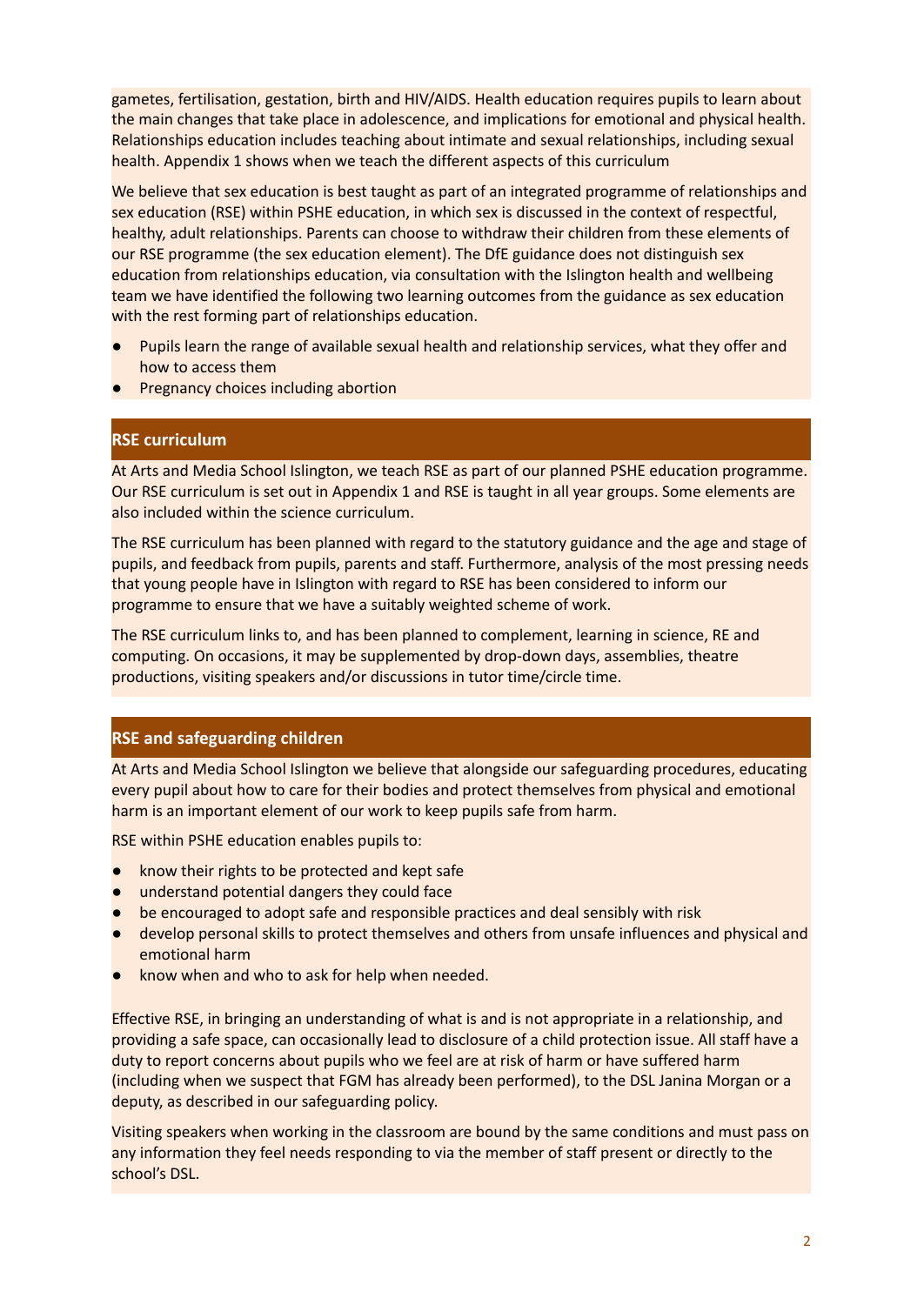In addition, teachers have a mandatory duty to report known cases of FGM **to the police**. They should ring the non-emergency 101 number within 48 hours, make a note of their actions and record the police reference number as evidence that they have complied with the duty. It does not apply if the teacher knows that another professional has already reported the same act of FGM.

## **Safeguarding young people who may be involved in underage sexual activity**

Sexual activity is illegal for young people under the age of 16.

Under the Sexual Offences Act 2003, a child aged 12 or under is not capable of consenting to sexual activity and penetrative sex is classified as rape. Therefore, if a child under the age of 13 discloses penetrative sex or other intimate sexual activity, the member of staff should always treat this as a safeguarding concern and talk to the DSL.

We also know that some young people may be sexually active before 16. Guidance from the Crown Prosecution Service states that, as long as neither partner is under 13, 'pupils of the same or similar age are highly unlikely to be prosecuted for engaging in sexual activity, where the activity is mutually agreed and there is no abuse or exploitation'. It is therefore not a requirement to report knowledge of a young person's underage sexual activity. However, a member of staff should discuss any cases of concern with the DSL.

## **Teaching and learning in RSE as part of PSHE**

RSE within our PSHE education is developmental and appropriate to the age and needs of every pupil. It is part of a well-planned programme, delivered in a safe and supportive atmosphere, where we aim for all pupils to feel comfortable to engage in open discussion and feel confident to ask for help if necessary.

## **Establishing a safe and supportive environment**

Teachers will use a number of strategies and techniques to ensure that a safe and supportive environment is maintained at all times during PSHE (and RSE). These may include:

- Establishing boundaries for discussion and ensuring that issues of confidentiality are discussed before RSE lessons begin. These may be identified as class 'ground rules'.
- Each class/group works together to establish its own ground rules about how they would like everyone to behave in order to learn.
- Ensuring ground rules include not asking (or answering) personal questions.
- Distancing techniques such as role-play, third person case studies and an anonymous question box are used when teaching sensitive issues.

## **Good practice in teaching and learning**

Teachers will ensure that lessons are inclusive, varied and suitably reflective of the society children live in:

- Using the correct terminology makes clear that everybody understands and avoids prejudiced or offensive language.
- Lessons contain a variety of teaching methods and strategies that encourage interaction, involvement and questioning: working individually, in pairs and groups; discussions; role play; prioritising activities; quizzes; research; case studies; games; circle time; visiting speakers.
- Resources are chosen to reflect a suitable range of cultures, identities and genders.
- Inclusive and non-heteronormative language e.g. referring to someone's 'partner' rather than 'boyfriend' or 'girlfriend' helps all children and young people to feel included and reduces assumptions about sexual orientation.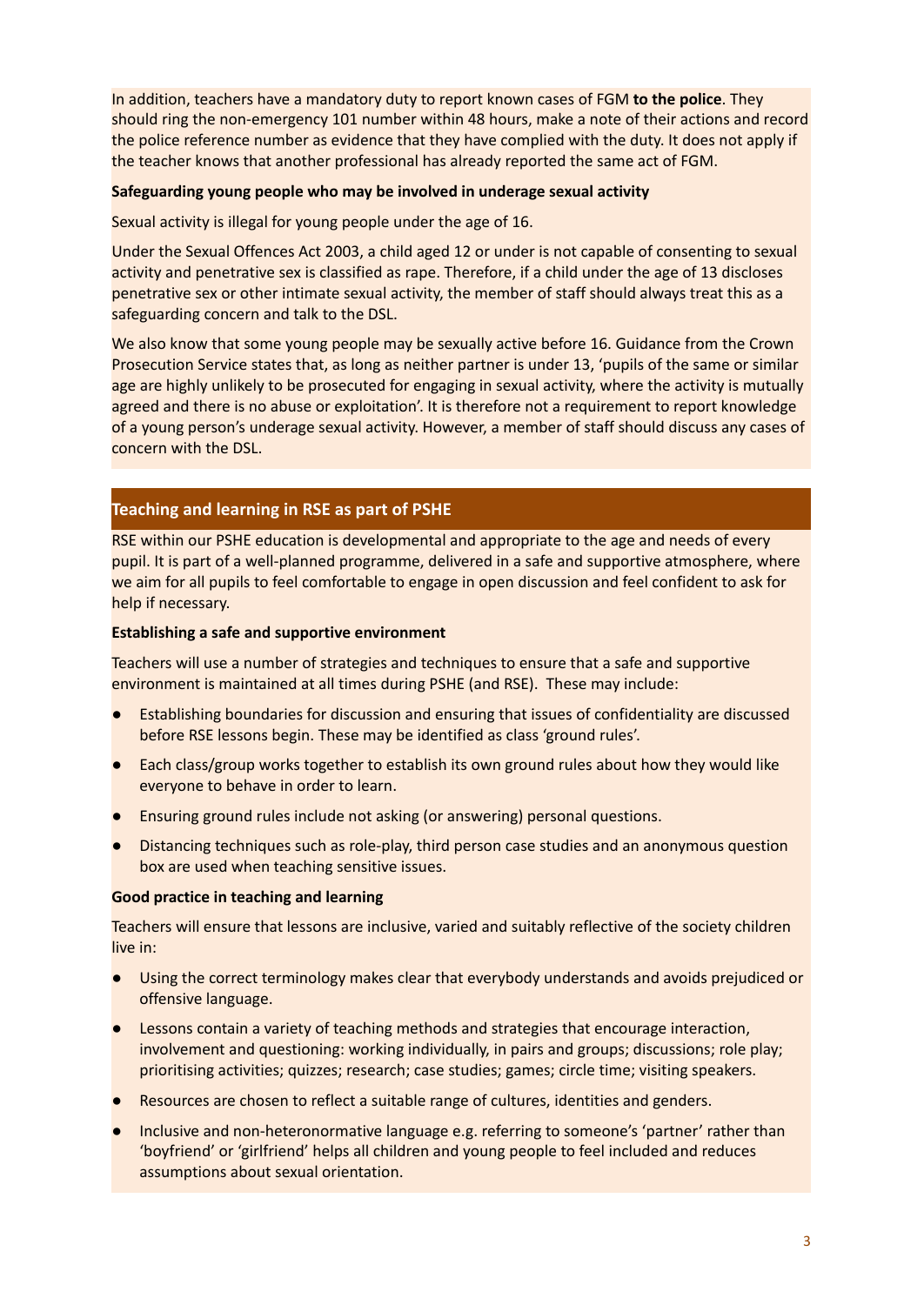Assessment supports effective teaching and learning, ensuring lessons meet the needs of pupils and enables pupil progress.

## ● **Answering pupils' questions**

Teachers should have regard to the age and stage of the pupil(s) in answering their questions, both within PSHE lessons and the broader context of the curriculum plan for PSHE across the school. As far as possible, the principle is to answer appropriate questions openly and factually to address any misconceptions.

If unsure how to answer, or whether a question is appropriate or relevant to the whole class, a teacher can:

- speak to a pupil individually
- suggest that the pupil asks their parent/carer
- offer to find out the best way to answer the question and use the opportunity to discuss with a colleague and respond to the pupil at a later point.

## **Visiting speakers**

RSE is best taught by confident teachers as part of an ongoing PSHE curriculum. Visiting speakers can offer a different perspective and particular knowledge or expertise and reinforce the teaching within the classroom.

We regularly have input into RSE lessons from Camden and Islington sexual health network (CAMISH). Practising sexual health workers from CAMISH deliver sessions about sexual health topics with the aim of raising awareness of and breaking down the barriers to accessing local services.

Visiting speakers are briefed by the appropriate member of staff about the level of pupil awareness; ground rules of the class; the context/purpose of the visit and what pupils know and what they need to know. Visiting speakers are given a summary of the school RSE policy, together with the RSE curriculum which they are expected to follow.

## **Inclusion**

All children and young people, whatever their experience, background or identity, are entitled to good quality RSE that help them build a positive sense of self. The RSE programme and approach is inclusive of difference: gender identity, sexual orientation, ability, disability, ethnicity, culture, age, faith or belief or any other life experience. RSE lessons help pupils to explore discrimination, prejudice, bullying, aggressive behaviour and other unhealthy relationships.

Teachers agree to work within the school's framework for RSE as described in this policy. Their personal beliefs, values and attitudes should not affect their teaching of RSE.

Staff approach RSE sensitively, knowing that their pupils are all different and have different family groupings. The following quotes from the statutory guidance are particularly important:

- *● "Provisions within allow schools to take positive action, where it can be shown that it is proportionate, to deal with particular disadvantages affecting one group because of a protected characteristic. This should be taken into consideration in designing and teaching these subjects. A school, could, for example, consider taking positive action to support girls if there was evidence that they were being disproportionately subjected to sexual violence or sexual harassment."*
- *● "Schools should consider the makeup of their own student body, including the gender and age range of their pupils, and consider whether it is appropriate or necessary to put in place additional support for pupils with particular protected characteristics (which mean that they are potentially at greater risk). Schools should consider what they can do to foster healthy and respectful peer-to-peer communication and behaviour between boys and girls, and provide an*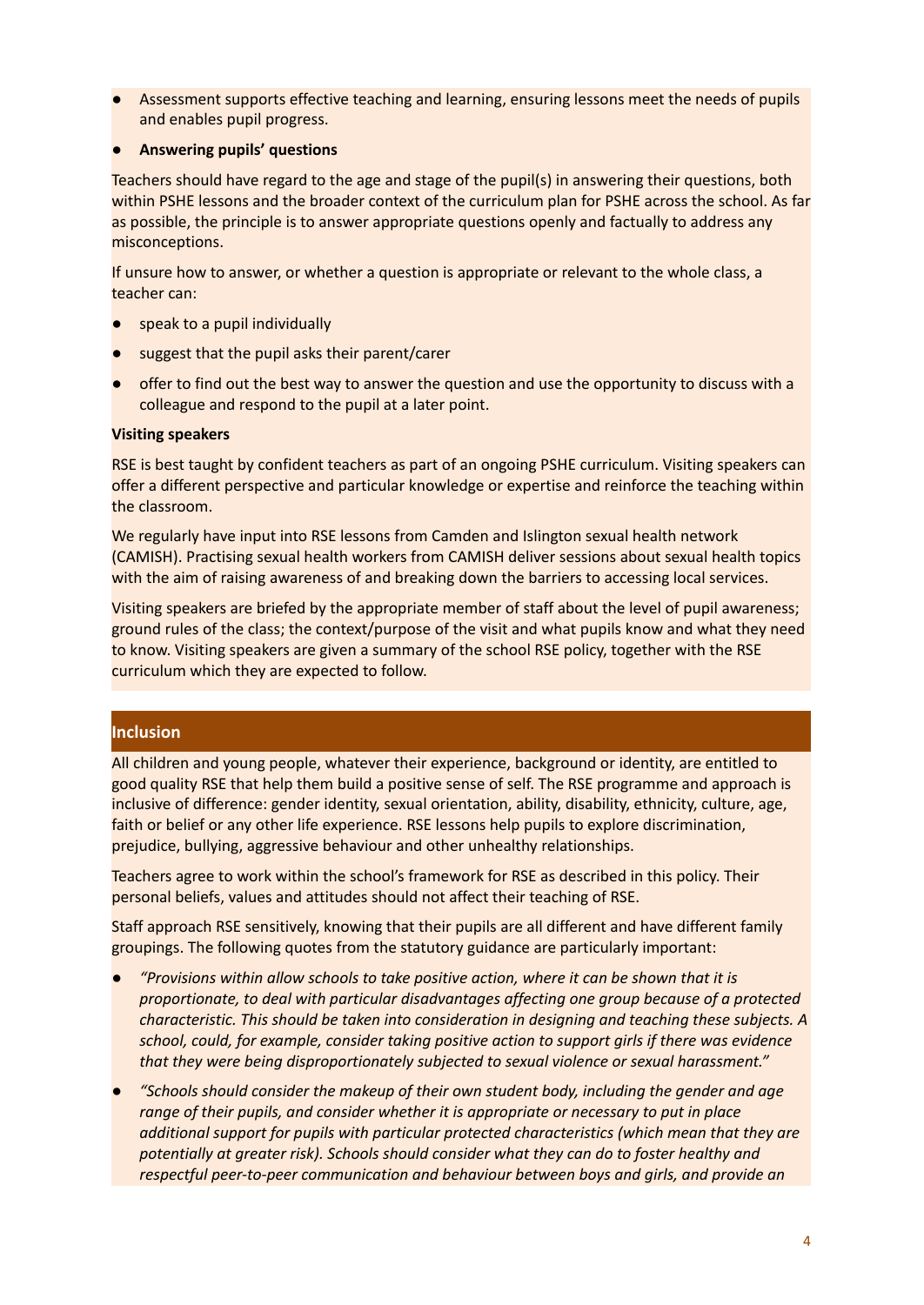*environment, which challenges perceived limits on pupils based on their gender or any other characteristic, including through these subjects and as part of a whole-school approach."*

● *Arts and Media School has paid particular attention to the DFe's advice, Sexual [violence](https://www.gov.uk/government/publications/sexual-violence-and-sexual-harassment-between-children-in-schools-and-colleges) and sexual [harassment](https://www.gov.uk/government/publications/sexual-violence-and-sexual-harassment-between-children-in-schools-and-colleges) between children in schools and colleges with all staff have completing courses on both these areas. The advice sets out what sexual violence and sexual harassment are, the current evidence on their preponderance in schools and colleges, how to minimise the risk of them occurring and what to do when they do occur or are alleged to have occurred."*

## **Working with parents and carers**

Parents are the primary educators of their children about relationships and sex, particularly with regard to their views and values. We intend that our school's RSE should complement parents' and carers' role in RSE and we view this as a very important partnership. To this end, the school will consult with parents and carers wherever possible to decide on curriculum content, the exact terminology used in sex education lessons and at which stages during their child's education particular content is introduced. It is hoped that by this consultation there will be clear agreement regarding RSE provision.

As well as being involved in the policy consultation process, the school informs and works with parents in the following ways:

- Before RSE lessons in years 7 to 10 a letter is sent to parents and carers describing the RSE their children will cover. In this way, parents and carers can be prepared to have conversations at home
- Information in newsletters and on the school website.

#### **Parents' right to withdraw**

The Relationships Education, Relationships and Sex Education (RSE) and Health Education (England) Regulations 2019, made under sections 34 and 35 of the Children and Social Work Act 2017, set out the rights of parents and carers to withdraw pupils from sex education (but not relationships or health education). *(See appendix 7)*

Parents have the right to request that their child be withdrawn from some or all of the sex education elements of the RSE programme (not those elements that fall within health or relationship education or other National Curriculum subjects, e.g. Science). It is advised that parents and carers meet with relevant staff member to discuss potential withdrawal of their child from lessons and once this discussion has taken place, except in exceptional circumstances, the school should respect to parent's request to withdraw up to and until three terms before the child turns 16. After this point, if the child wishes to receive sex education rather than be withdrawn, the school should make arrangements for this during one of those terms.

The details of the school's planned programme of RSE *(appendix 1)* shows which aspects of the RSE programme are within statutory relationships or health education, and which are 'sex education' and are therefore aspects from which parents have the right to withdraw their child.If parents would like to request that their child do not attend sex education lessons, they should notify the school in writing by completing the form in appendix 7.

Parents will be asked to discuss the decision with the PSHE lead**.** They will be informed what the National Curriculum content is and what curriculum content their child can be withdrawn from. *(See appendix 1: the school's planned programme of RSE* and *appendix 4 science National Curriculum: relationships and sex education).* Parents will be made aware that there may be impromptu or incidental discussion of relationships and sex education topics in the classroom / in other subjects at times, from which it is not possible to withdraw pupils.

*"Good practice is also likely to include the head teacher discussing with parents the benefits of receiving this important education and any detrimental effects that withdrawal might have on the*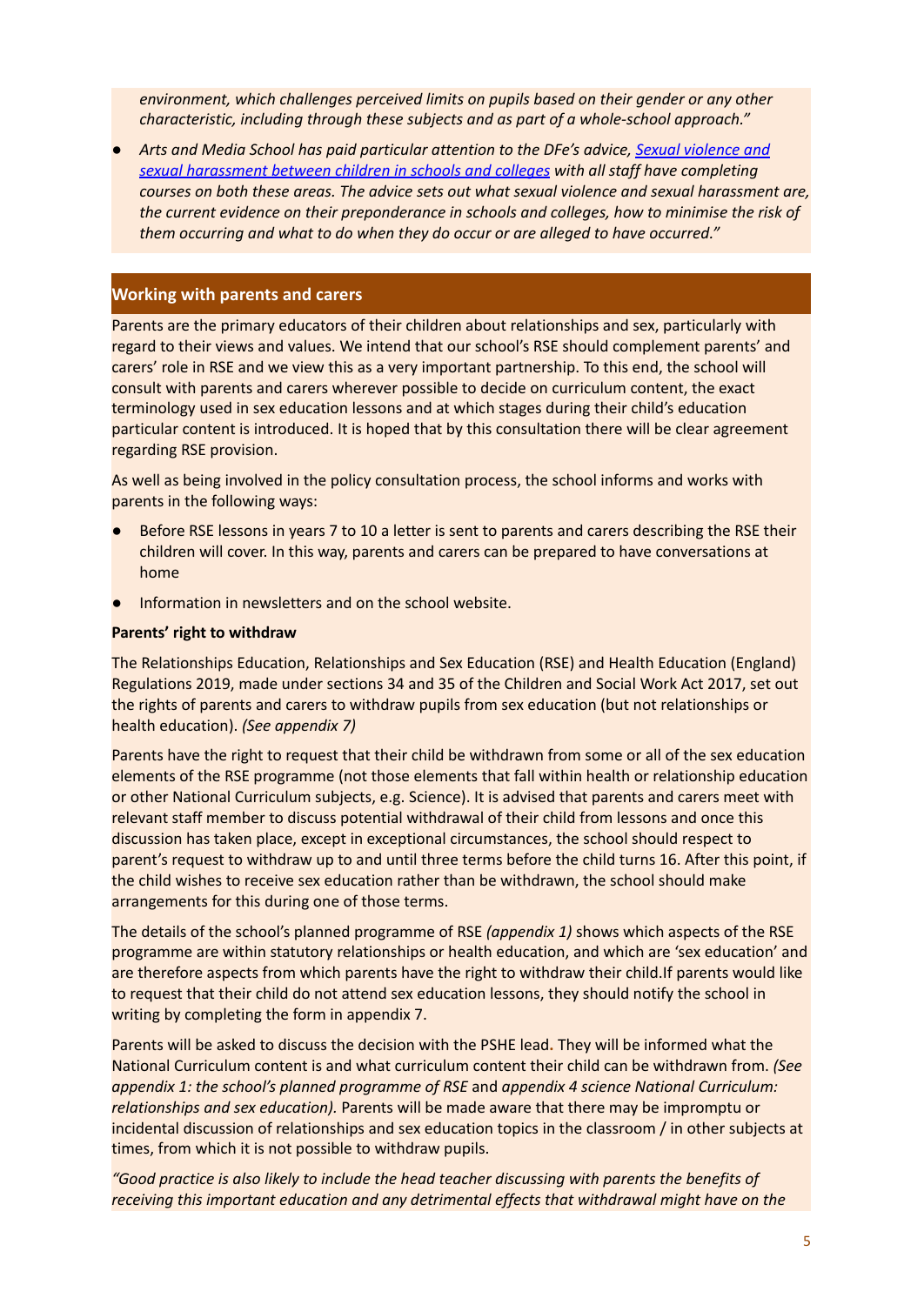*child. This could include any social, and emotional effects of being excluded, as well as the likelihood* of the child hearing their peers' version of what was said in the classes, rather than what was directly *said by the teacher"* Relationships Education, Relationships and Sex Education (RSE) and Health Education statutory guidance

If the parents still decide to withdraw their child then other arrangements will be agreed and made for them during this time. Parents will be encouraged to deliver sex education with their child at home instead.

## **Roles and responsibilities in school, including continuing professional development (CPD)**

The member of staff responsible for the co-ordination, development, monitoring and evaluation of RSE is Richard Robinson (PSHE teacher)*.*

RSE is taught by PSHE trained staff.

The governor or committee with oversight of RSE is Flora Goldhill.

Any concerns regarding pupils that may emerge from the delivery of RSE will be referred to the Designated Safeguarding Lead within school who is Janina Morgan.

The PSHE lead considers the RSE training needs of staff. RSE training may be provided as whole staff briefing or training, training for selected staff, in-class support, and discussion with the PSHE lead as appropriate.

The policy is on the website and in the teachers' handbook. All staff should familiarise themselves with the policy and refer to it as necessary.

The PSHE lead will provide any visiting speakers with a copy of the policy in advance.

## **● Appendices**

- Appendix 1b: RSE curriculum in the secondary school
- Appendix 2: Science National Curriculum (Introduced 2014 with Key Stage 4 Science updated 2016/17) and RSE
- Appendix 3: Assessment, monitoring and evaluation
- Appendix 4: Parent form: withdrawal from sex education within RSE
- Appendix 5: Female Genital Mutilation (FGM)
- Appendix 6: LGBT+ inclusive relationship education
- Appendix 7: What children want to learn at each developmental stage extract from the Sex Education Forum's design tool.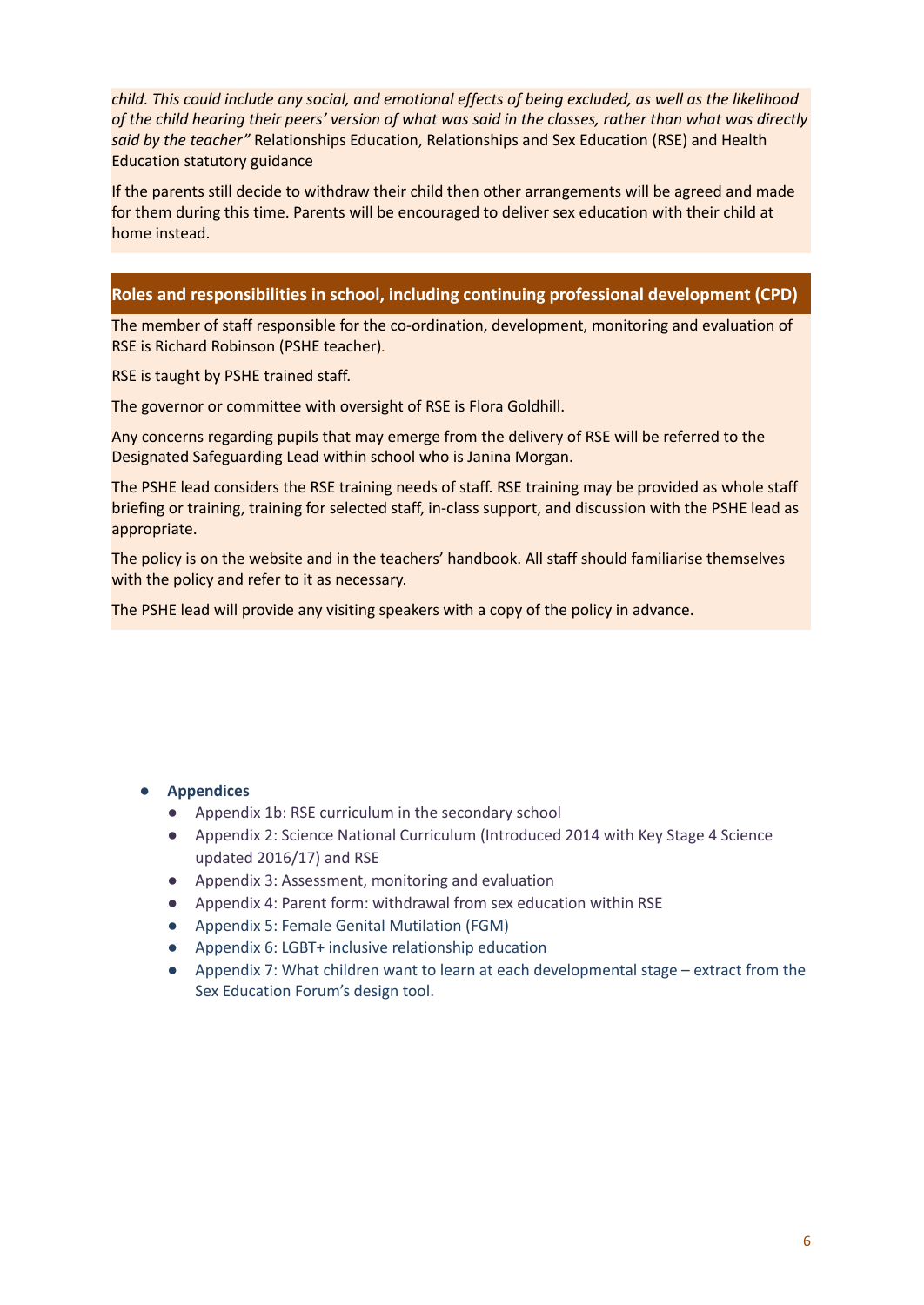## **Appendix 1b: RSE curriculum in the secondary school**

Schools should include their RSE programme within their policy, showing what is taught when and which elements parents can choose to withdraw their children from.

The learning intentions from the suggested programme in Islington's 'SRE covered' resource are shown below, the highlighted text is sex education. Schools will need to modify this according to their own teaching programme, taking into consideration elements of RSE taught within other topics in their PSHE programme.

| <b>Key Stage 3</b>                                                                                                                                                                                                                                                                                                                                                                                                                                                                        | <b>Key Stage 4</b>                                                                                                                                                                                                                                                                                                                                                                                                                                                 |  |
|-------------------------------------------------------------------------------------------------------------------------------------------------------------------------------------------------------------------------------------------------------------------------------------------------------------------------------------------------------------------------------------------------------------------------------------------------------------------------------------------|--------------------------------------------------------------------------------------------------------------------------------------------------------------------------------------------------------------------------------------------------------------------------------------------------------------------------------------------------------------------------------------------------------------------------------------------------------------------|--|
| Sex and relationship topics from the Islington resource 'SRE Covered'                                                                                                                                                                                                                                                                                                                                                                                                                     | Sex and relationship topics from the Islington resource 'SRE Covered'                                                                                                                                                                                                                                                                                                                                                                                              |  |
| <b>Puberty</b><br>Pupils learn about the male and female parts of the body and recognise<br>$\bullet$<br>that everybody is unique (including understanding about FGM)<br>Pupils learn about how male and female bodies change at puberty and<br>$\bullet$<br>that the changes happen gradually and at different times                                                                                                                                                                     | <b>Exploring relationships</b><br>Pupils learn about the different influences on sex and relationships<br>including parents, media, gender, peers, culture, religion<br>Pupils are made aware of different experiences relating to sex and<br>relationship and have an understanding of sexuality                                                                                                                                                                  |  |
| Pupils learn about menstruation<br>$\bullet$<br>Pupils learn about the emotional and social changes that occur during<br>$\bullet$<br>puberty, and how to manage these<br>Pupils learn about the changing need for personal hygiene<br>$\bullet$<br>Pupils learn how to use hygiene products<br>$\bullet$<br><b>Healthy relationships</b><br>Pupils learn about the reasons for having relationships<br>$\bullet$<br>Pupils learn about the range of different relationships<br>$\bullet$ | Pupils learn how pornography and sexualised media can influence<br>expectations of behaviour in sex and relationships<br>Pupils are able to identify what they want, enjoy and value within sex and<br>relationships and have an understanding of sexuality<br>Pupils learn how to identify appropriate sources of help, and recognise the<br>value of getting support<br>Safe sex and relationships<br>Pupils explore how to conduct healthy sexual relationships |  |
| Pupils learn to identify what they want and value from relationships<br>$\bullet$<br>Pupils learn how to identify what is acceptable and unacceptable in a<br>$\bullet$<br>relationship<br>Pupils learn about what domestic violence is<br>$\bullet$<br>Pupils learn about how to get support and help                                                                                                                                                                                    | Pupils learn what consent means in the context of sex and relationships<br>Pupils learn to understand that pleasure, respect and responsibility are<br>essential parts of a safe and healthy relationship<br>Pupils learn to identify exploitation and coercion in relationships<br>Pupils learn how to access and what to expect from sexual health and<br>relationship services                                                                                  |  |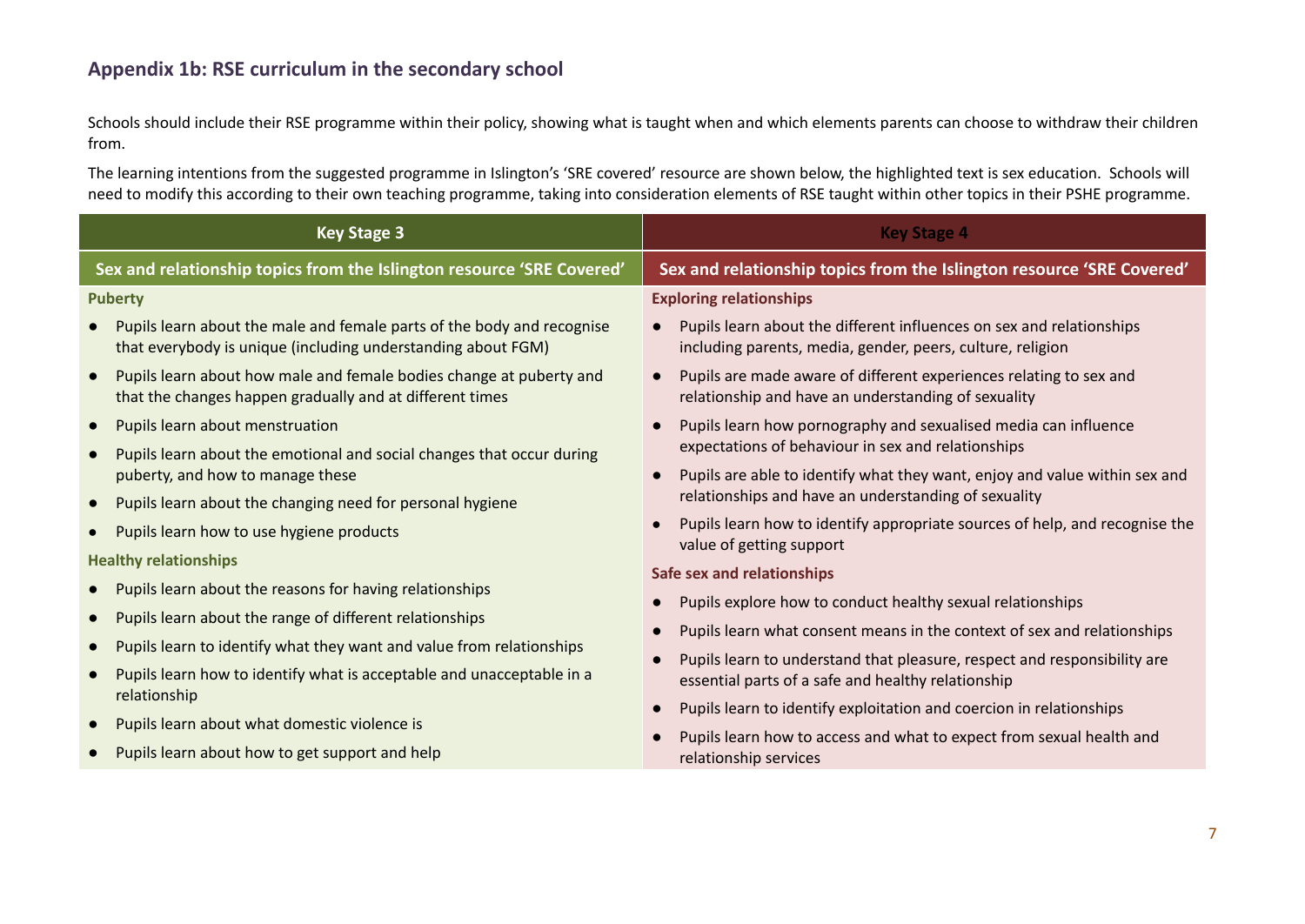## **Appendix 1b: RSE curriculum in the secondary school**

- Pupils learn how to identify influences on behaviour such as gender. parents, media (including pornography), peers, culture and religion
- **●** Pupils learn to identify stereotyping and bullying (gender, sexual and homophobia) and understand where it comes from and how it is perpetuated

**Sex and contraception**

- Pupils explore decision-making about sex
- Pupils learn what consent means
- Pupils will understand the law and their rights
- Pupils can demonstrate some negotiations and assertiveness skills relating to sex and contraception
- Pupils will learn about conception and fertility
- Pupils will learn about the main types of contraception and how they work
- **●** Pupils learn that contraception is free, easily available and where and how to get it

## **Sexual health**

- Pupils learn that sexual health is both physical and emotional, and that respect and responsibility are central to it
- Pupils learn the range of available sexual health and relationship services, what they offer and how to access them
- Pupils learn about some common STIs: what they are, how they are transmitted, their symptoms, that they can be treated and how to prevent them
- **●** Pupils learn about HIV and AIDS
- $\bullet$  Pupils learn about contraception what it is, how it is used, how to get it and negotiating skills using it
- Pupils learn about STIs
- **●** Pupils learn about the effects of alcohol and drugs on behaviour

#### **Pregnancy choices and decision-making**

- Pupils explore the different circumstances in which unwanted or unplanned pregnancy can occur, including non-consensual sex
- Pupils learn about the symptoms of pregnancy
- Pupils will understand how pregnancy tests work, and when emergency contraception can be taken
- Pupils will explore pregnancy options and decision-making
- **Pupils learn about the basic facts around abortion**
- **●** Pupils learn about where they can get professional support and confidential services

#### **Parenting**

- Pupils learn about the impact of pregnancy and parenthood physically, socially and financially
- Pupils will understand the demands and challenges of parenthood and the impact that parenting can have on relationships, lifestyle and opportunities
- Pupils consider when might be the right time to become a parent
- Pupils will understand what skills and qualities are necessary for parenting, and what practical circumstances make parenting easier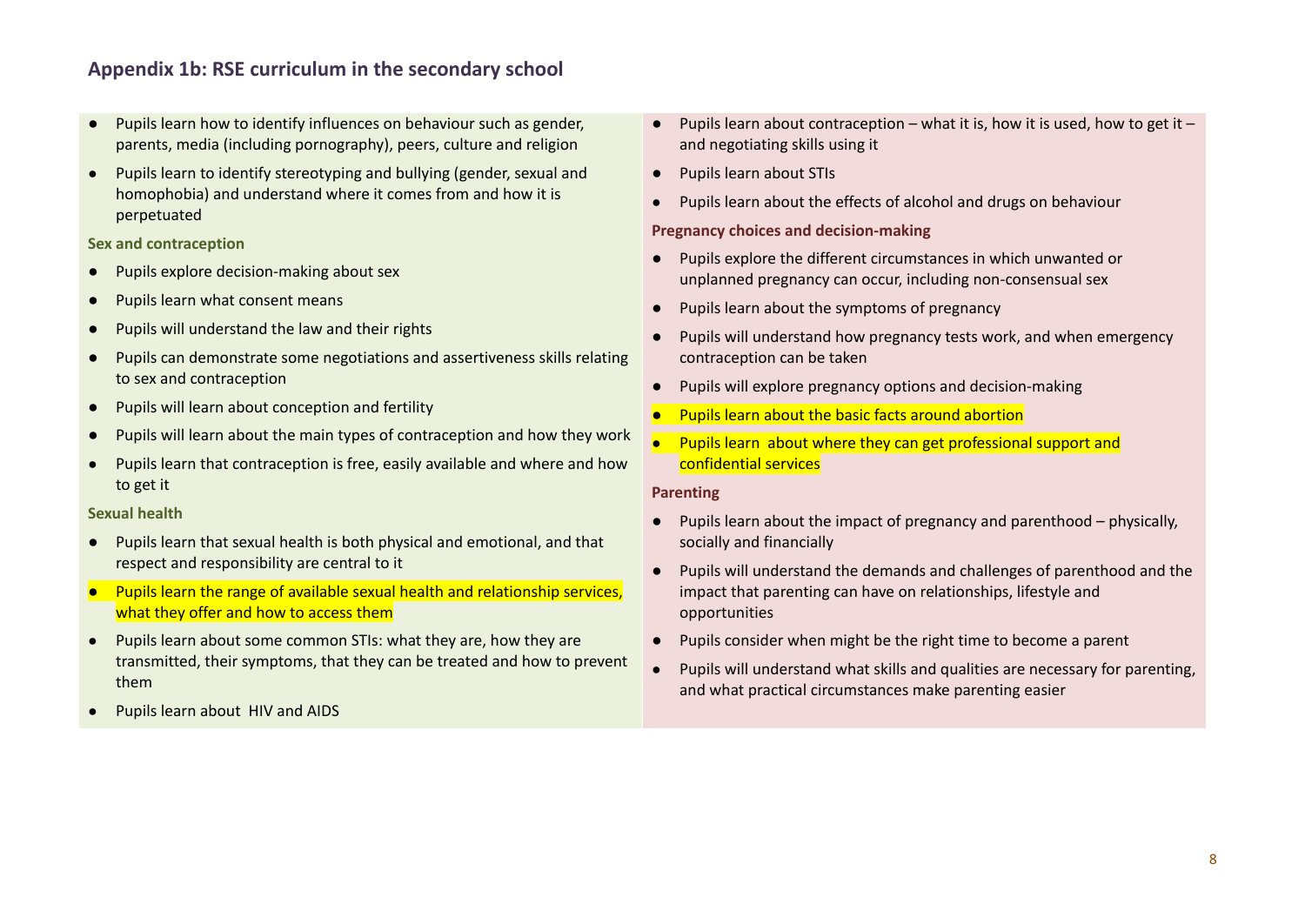## **Appendix 2**: **Science National Curriculum (Introduced 2014 with Key Stage 4 Science updated 2016/17) and RSE**

## **Secondary curriculum**

#### **Key Stage 3**

#### **Biology, Reproduction**

● Reproduction in humans (as an example of a mammal), including the structure and function of the male and female reproductive systems, menstrual cycle (without details of hormones), gametes, fertilisation, gestation and birth, to include the effect of maternal lifestyle on the foetus through the placenta.)

## **Key Stage 4**

#### **Biology, Health, disease and the development of medicines**

- Communicable diseases including sexually transmitted infections in humans (including HIV/AIDS)
- Reducing and preventing the spread of infectious diseases in animals and plants

#### **Biology, Co-ordination and control**

- Principles of hormonal coordination and control in humans
- Hormones in human reproduction, hormonal and non-hormonal methods of contraception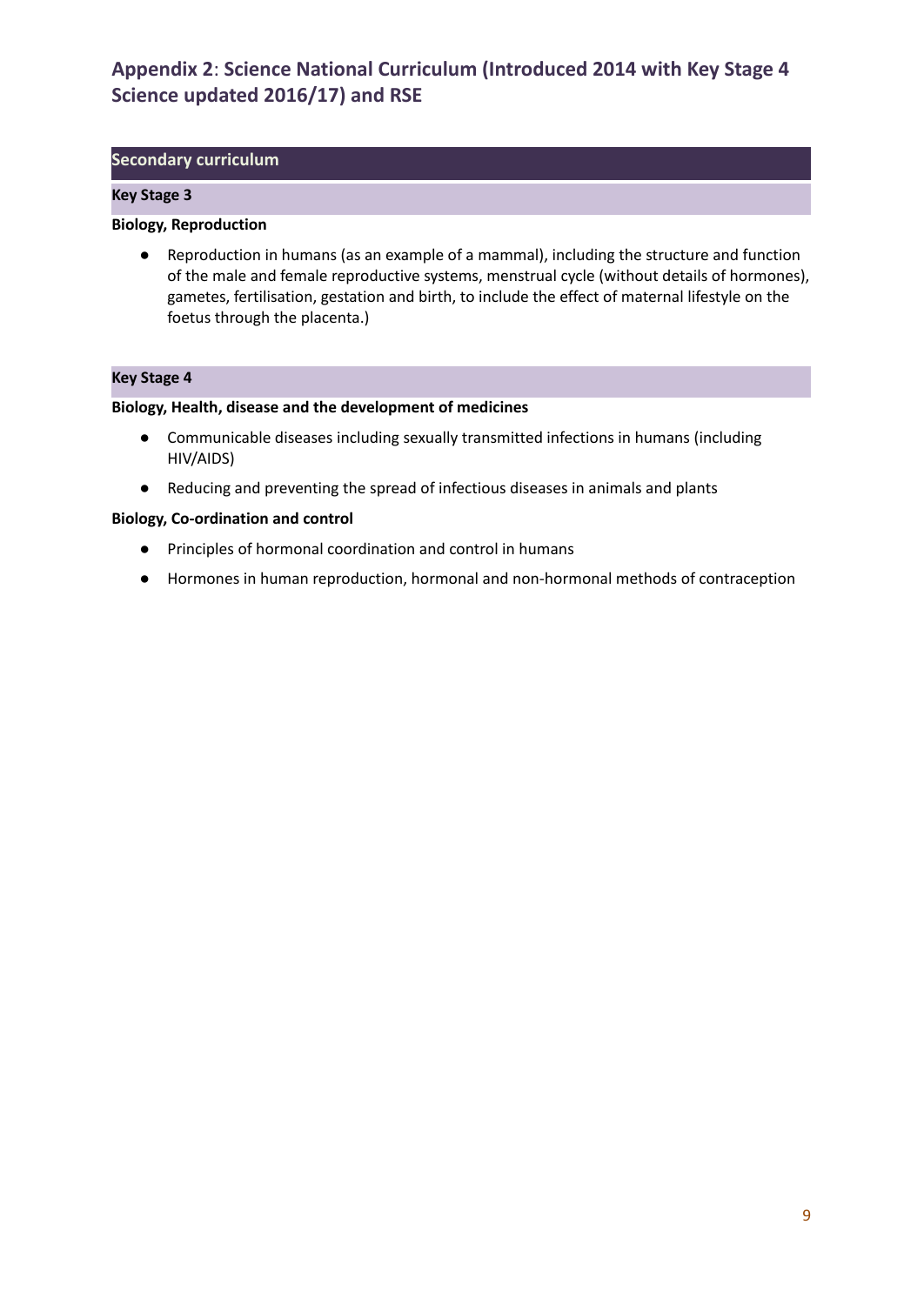## **Appendix 3: Assessment, monitoring and evaluation**

#### **Assessment**

Assessment is the process where an individual pupil's learning and achievement are measured against the lesson objectives.

Lessons should be planned starting with establishing what pupils already know - in this way, teachers can address any misconceptions that pupils may have, strategies include:

- brainstorms and discussions
- draw and write activities to find out what pupils already know
- continuums/diamond nine and other activities to find out what pupils feel is important to them

Pre and post-topic assessment may also provide some indication of progress made by pupils in their understanding/articulation of RSE issues, this could be carried out through:

- pupil reflective assessment sheets at the end of each topic
- written or oral assignments
- quizzes
- pupil self-evaluation
- reflective logbooks
- one to one discussion

## **Monitoring and evaluation**

Monitoring ensures that teaching is in line with school policy and that pupils are taught what is intended. Evaluation helps to plan future lessons and enables teachers to review the programme to improve the teaching and learning.

A range of methods can be used for monitoring and evaluation, which should be led by the PSHE subject lead or a senior leader. Methods include:

- lesson observations
- teachers' additions/amendments to the planned lesson content
- pupils completing end of topic evaluations
- teachers completing end of topic evaluations
- annual PSHE review
- reports to parents
- data collected from initial need assessment is compared to same assessment at end of topic.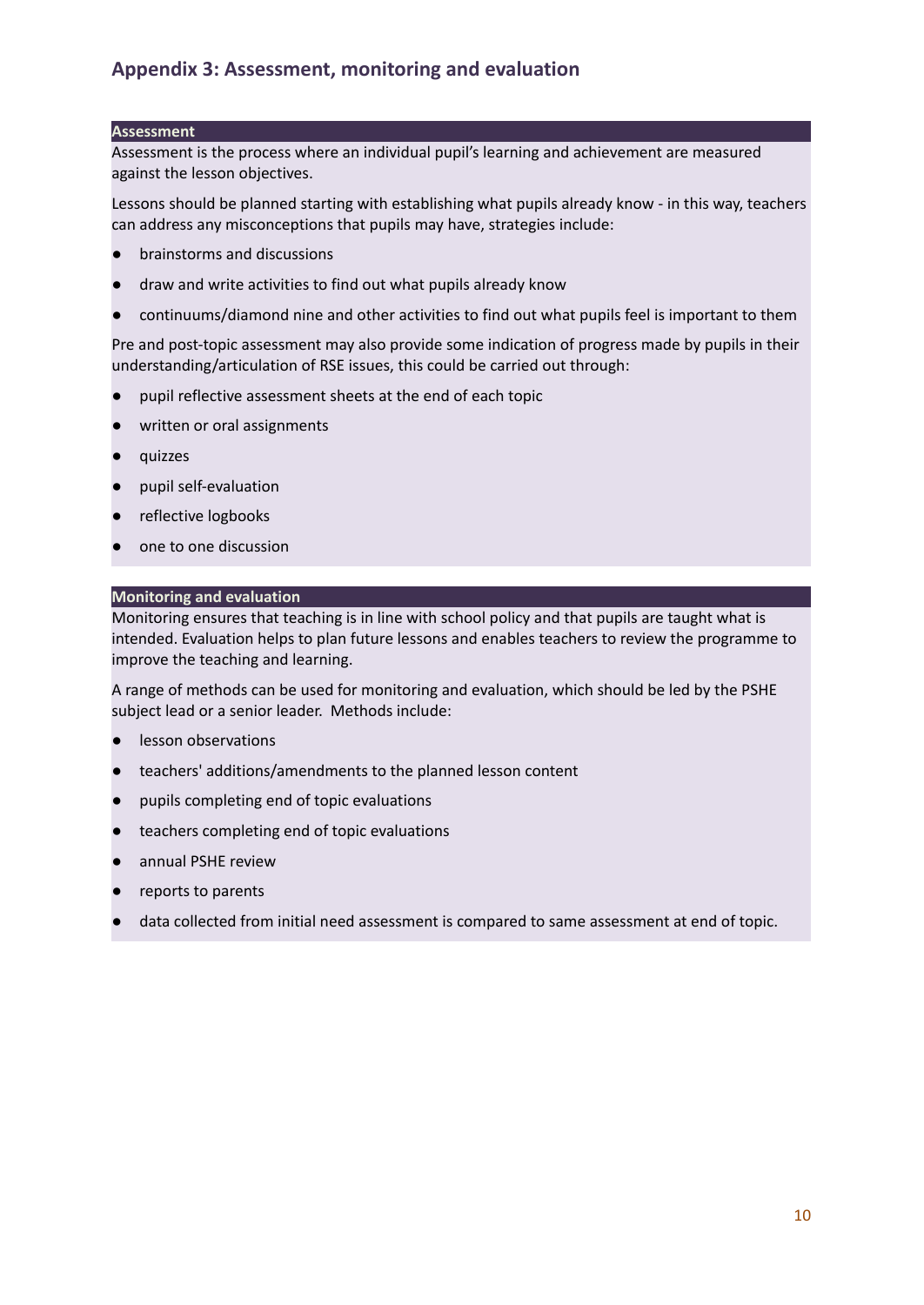## **Appendix 4: Parent form: withdrawal from sex education within RSE**

Please complete the form below to request a meeting with the school about withdrawing your child from sex education within RSE

| To be completed by parents |                                                                                |              |  |
|----------------------------|--------------------------------------------------------------------------------|--------------|--|
| <b>Name of child</b>       |                                                                                | <b>Class</b> |  |
| <b>Name of</b>             |                                                                                | <b>Date</b>  |  |
| parent                     |                                                                                |              |  |
| education                  | Reason for wishing to withdraw from sex education within relationships and sex |              |  |
|                            |                                                                                |              |  |
|                            |                                                                                |              |  |
|                            |                                                                                |              |  |
|                            |                                                                                |              |  |
|                            | Any other information you would like the school to consider                    |              |  |
|                            |                                                                                |              |  |
|                            |                                                                                |              |  |
|                            |                                                                                |              |  |
|                            |                                                                                |              |  |
| <b>Parent</b><br>signature |                                                                                |              |  |

| To be completed by the school                               |  |
|-------------------------------------------------------------|--|
| <b>Agreed actions</b><br>from<br>discussion<br>with parents |  |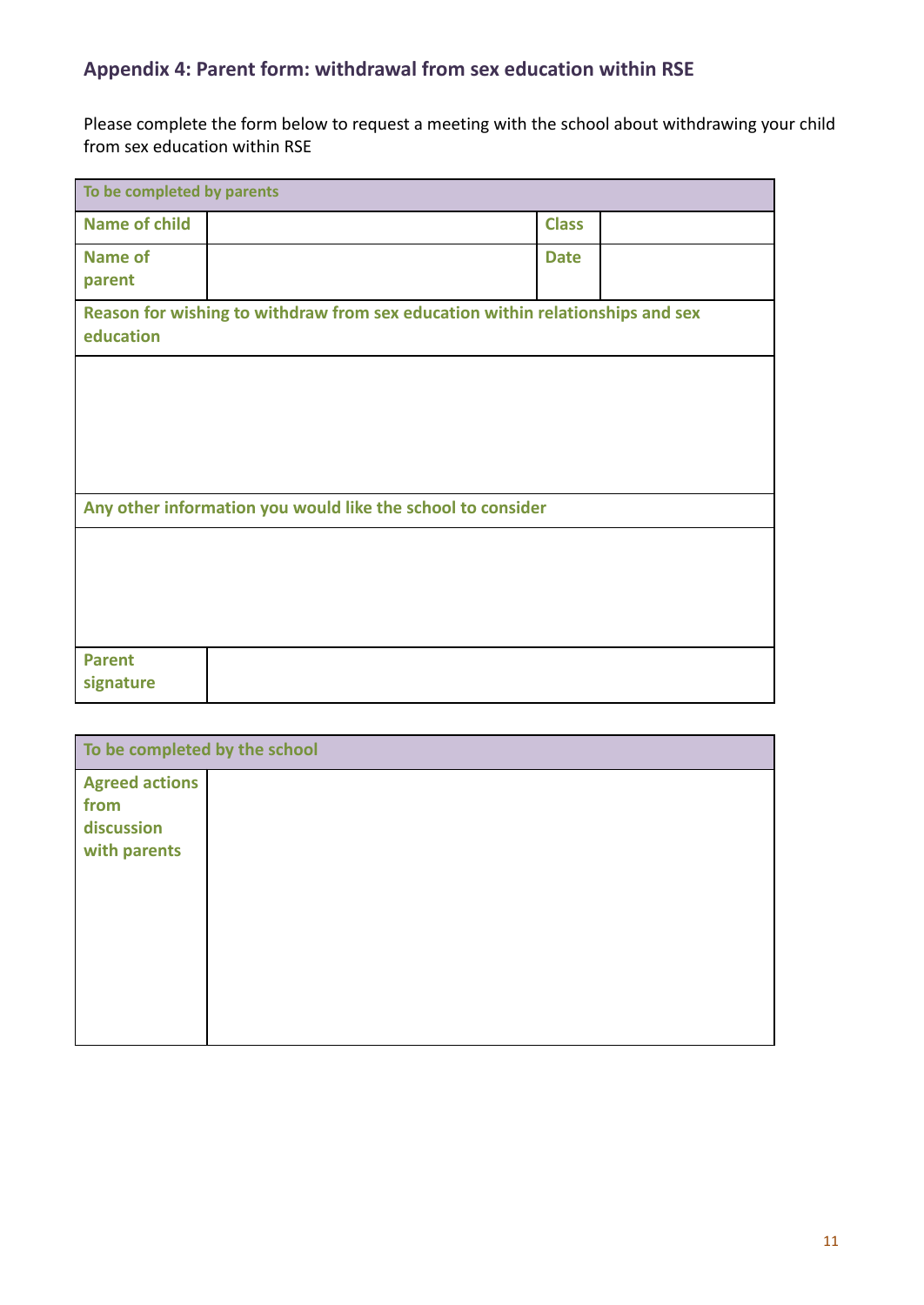## **Appendix 5: Female Genital Mutilation (FGM)**

## **Definition of FGM**

"Female Genital mutilation (FGM) comprises of all procedures involving partial or total removal of the external female genitalia or other injury to the female genital organs whether for cultural or therapeutic reasons."

World Health Organisation 1997

Whilst all staff should speak to the designated safeguarding lead (or deputy) with regard to any concerns about female genital mutilation (FGM), there is a specific legal duty on teachers\*. If a teacher, in the course of their work in the profession, discovers that an act of FGM appears to have been carried out on a girl under the age of 18, the teacher must report this to the police.

Department for Education: Keeping Children Safe in Education, April 2019

\*12 Under Section 5B(11) (a) of the Female Genital Mutilation Act 2003, "teacher" means, in relation to England, a person within section 141A(1) of the Education Act 2002 (persons employed or engaged to carry out teaching work at schools and other institutions in England).

FGM is considered child abuse in the UK and a grave violation of the human rights of girls and women. It is a violation of the child's right to life and their bodily integrity as well as their right to health. It is illegal in the UK to allow girls to undergo female genital mutilation either in this country or abroad. People guilty of allowing FGM to take place can be punished by fines or up to 14 years in prison.

Female Genital Mutilation occurs mainly in Africa and to a lesser extent in the Middle East and Asia. It is not a religious requirement and there are no health benefits. It is a cultural practice. Communities particularly affected in the UK include girls from: Somalia, Kenya, Ethiopia, Sierra Leone, Egypt, Nigeria, Eritrea, Yemen, Pakistan, Indonesia and Afghanistan; particularly first generation immigrants, refugees and asylum seekers.

This procedure often takes place in the summer, using the school holidays to recover (recovery takes  $6 - 9$ ) weeks.) It is important to be alert when a girl from a high risk group is absent from school for a long period or when a family request an 'authorised absence' just before a school holiday.

Children might also be talking about a special ceremony or a special holiday abroad.

Signs that FGM may have taken place include:

- difficulty walking, standing or sitting
- spending much longer times in the toilets
- usual behaviour after a long absence
- not wanting to participate in PE or other physical play/activities
- acutely painful menstrual cycles
- asking for help or being anxious but not able to be explicit due to embarrassment or fear

All schools should keep their pupils safe from harm through safeguarding procedures and educating every pupil about their responsibility to care for their bodies and protect themselves from physical and emotional harm. They have a duty to report concerns about girls at risk from FGM or when they know that FGM might already have been performed.

Lessons in PSHE and relationships and sex education can give pupils information, learn personal and life skills and explore attitudes and values around protecting themselves and others from abuse, including FGM. NSPCC FGM helpline: 0800 028 3550 [help@nspcc.org.uk](mailto:help@nspcc.org.uk)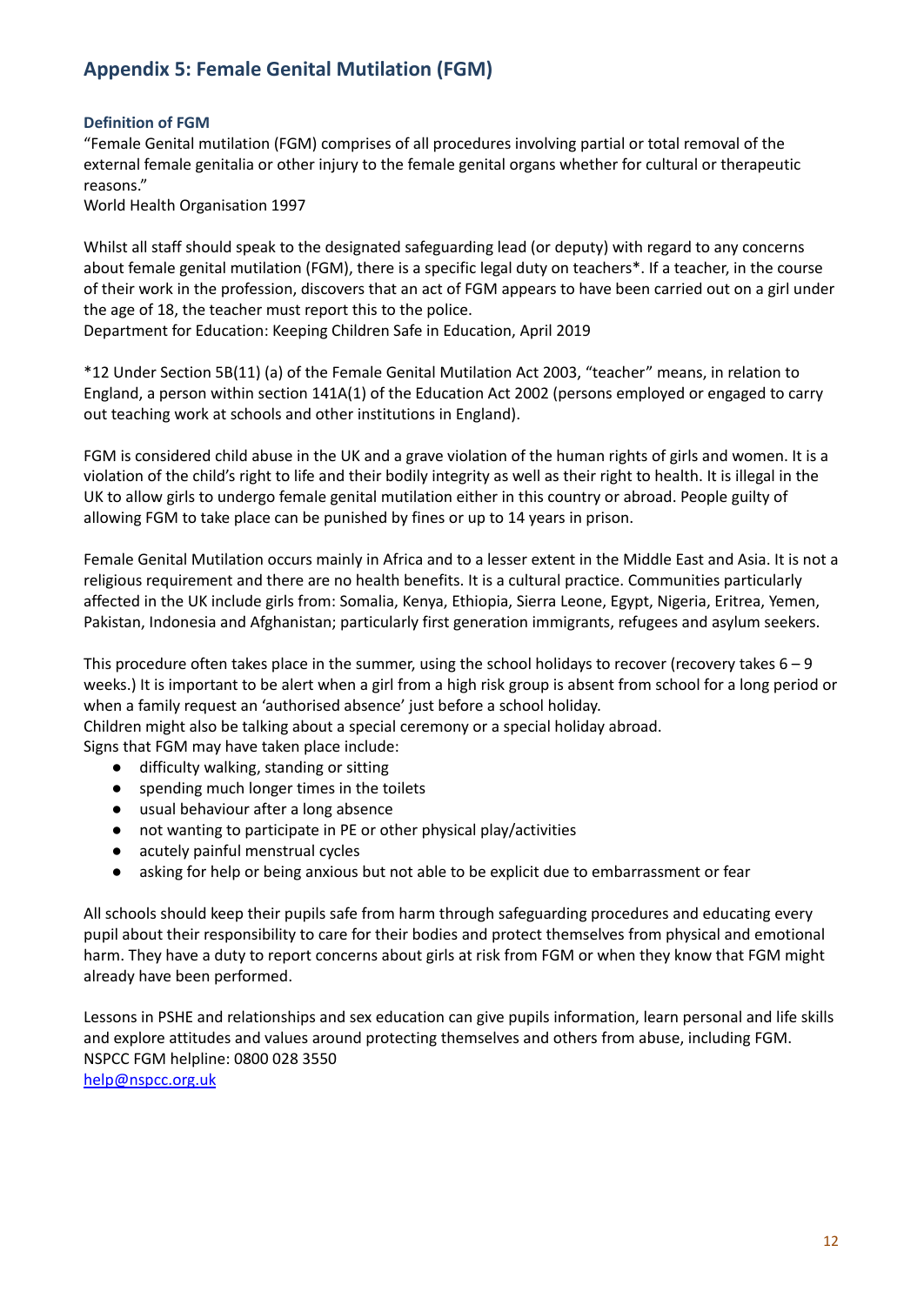Islington council welcomes the government's new compulsory subjects of health education, relationships education and relationships and sex education (RSE), which come into effect in September 2020. This will make the majority of personal, social, health and economic (PSHE) education compulsory and will help ensure that pupils in every school are equipped with the knowledge and skills to keep safe and healthy and respectfully discuss and develop their attitudes and values. It will help to ensure that children are taught, in an age-appropriate way, about families, friendships and respectful relationships, the law, basic first aid, mental and physical wellbeing including changes to their bodies as they grow up, internet safety and harms

Below are a letter from Councillors Watts and Comer-Schwartz along with the Islington Council statement on the health, relationships and sex education curriculum:

## 18 September 2019

## **Re: LGBT+ inclusive relationship education**

As you will be aware, from September 2020, it will be compulsory for all primary schools to deliver Relationship Education and for secondary schools to deliver Relationships and Sex Education (RSE).

We strongly welcome that this new curriculum will be LGBT+ inclusive, helping to teach children and young people across Islington about different families, and in secondary schools, sexual orientation and gender identity.

Teaching about LGBT+ families and identities will help to address anti-LGBT+ bullying and ensures that pupils who are from LGBT+ families, or who may have an LGBT+ identity themselves, are reflected in the relationship education they receive. This will support schools to safeguard and protect pupils by ensuring they are given accurate information to increase their resilience. This consistent education will enable pupils to cope with and prepare for their lives in the modern world, now and in the future. It also reflects schools' duty to promote equality, taking into account 'protected characteristics' including disability, marriage and civil partnership, race, religion or belief, sex and sexual orientation.

We are immensely proud that Islington is a diverse and welcoming borough, where inclusivity is championed and prejudice confronted.

As you are undoubtedly aware, there have sadly been some incidents in other areas where the teaching of LGBT+ inclusive relationship education has been protested against or challenged. We would like to assure you that all schools in the borough have Islington Council's full support to deliver an inclusive curriculum.

Many of you will already be using our local primary school Scheme of Work – "You, Me, PSHE" and teaching both primary and secondary pupils from our 'Out with Homophobia' PSHE teaching resource, or been involved in our review of RSE where we have been talking to LGBT+ students and allies about what makes effective teaching and learning in RSE.

We will stand shoulder to shoulder with all local schools in implementing the new curriculum, which will build on the positive work that we know many local schools are already doing in offering LGBT+ inclusive education.

If you ever have any concerns or issues relating the delivery of this important part of the curriculum, please do not hesitate to contact the Council and you will receive our full support.

Thank you for everything that you are doing to support children and young people in Islington to grow up in a tolerant, informed and welcoming borough.

Yours sincerely,

Cllr Richard Watts Cllr Kaya Comer-Schwartz

Leader of Islington Council Executive Member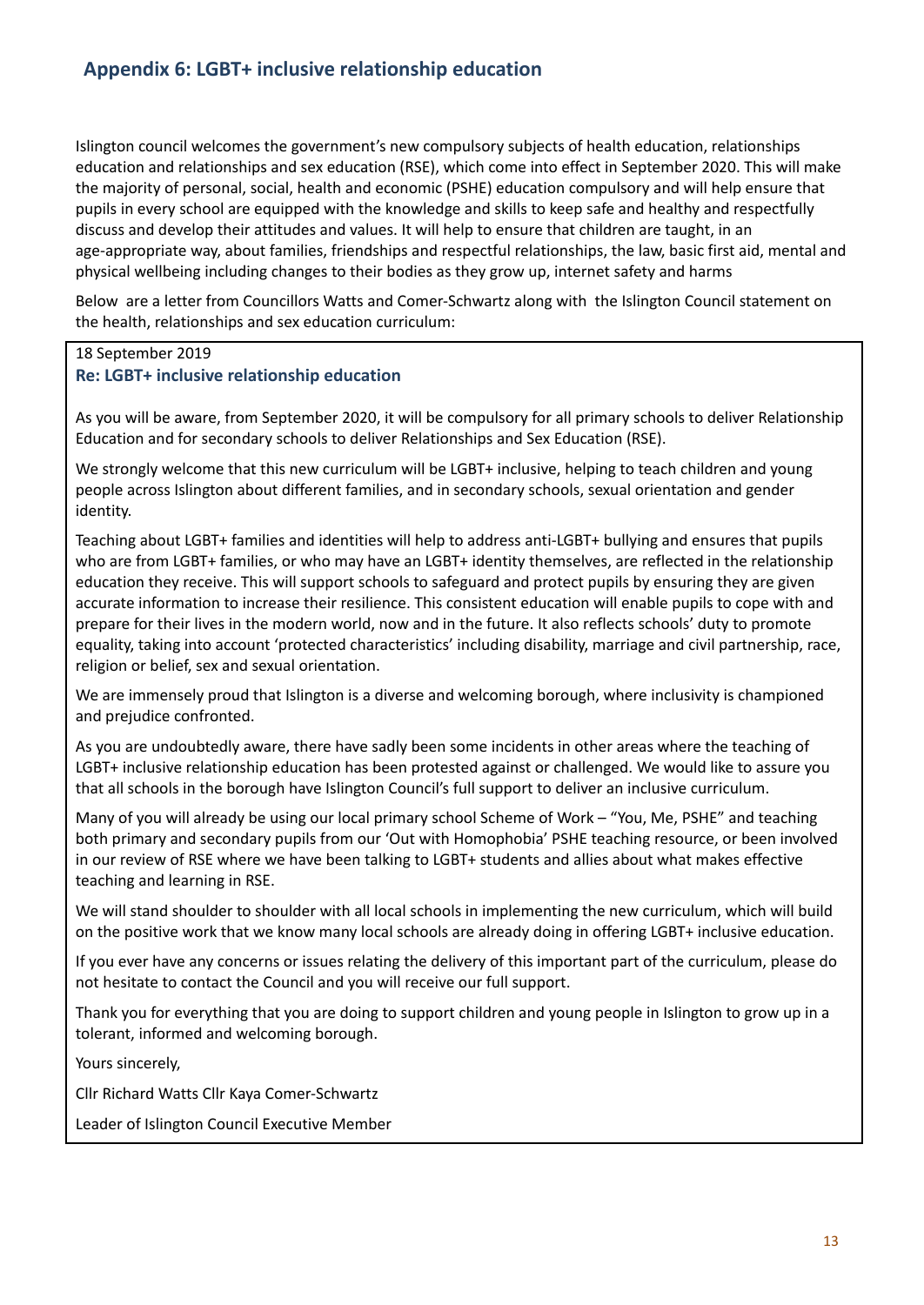## **Appendix 6: LGBT+ inclusive relationship education**

## **Islington council statement about the new health, relationships and sex education curriculum**

Islington council welcomes the government's new compulsory subjects of health education, relationships education and relationships and sex education (RSE), which come into effect in September 2020. This will make the majority of personal, social, health and economic (PSHE) education compulsory and will help ensure that pupils in every school are equipped with the knowledge and skills to keep safe and healthy and respectfully discuss and develop their attitudes and values. It will help to ensure that children are taught, in an age appropriate way, about families, friendships and respectful relationships, the law, basic first aid, mental and physical wellbeing including changes to their bodies as they grow up, internet safety and harms.

This guidance will support schools to safeguard and protect pupils by ensuring they are given accurate information to increase their resilience. This consistent education will enable pupils to cope with and prepare for their lives in the modern world, now and in the future. The guidance also reflects schools' duty to promote equality, taking into account 'protected characteristics' including disability, marriage and civil partnership, race, religion or belief, sex and sexual orientation. Schools' work to foster an inclusive environment, supports every Islington child to thrive – we have a diverse population and aim to meet the needs of every child in our schools.

Carmel Littleton, Corporate Director – People and Councillor Kaya Comer Schwartz, Lead Member for Children, Young People And Families, state:

*"We are delighted that the Government have overwhelmingly supported the new curriculum, which answers a call to action from young people through Islington's Fair Futures Commission that they 'make learning about money, healthy relationships, the political system, physical and emotional health, cultural awareness and personal safety statutory'. Islington Council supports our schools to fulfil their duty under the Equalities* Act, promote the values of mutual respect and tolerance and respond to the questions and concerns of pupils *relevant to their lived experiences. We work alongside schools to celebrate diversity and challenge and report discrimination and prejudice, so that our schools are welcoming and inclusive learning communities."*

Through high quality PSHE teaching and learning, **many schools in Islington are already covering the majority of the 'new' curriculum content.** We will support our schools to use the guidance to review and update their existing curriculum and policy. We also encourage interested schools to register as 'early adopter' schools, to deliver the 'new' curriculum early and inform the Department for Education's national support programme (to be offered to all schools from 2020).

Respectful partnerships with parents are already part of schools' current good practice; we know that they will continue to work to ensure that their parents are 'given every opportunity to understand the purpose and content of Relationships Education and RSE' and are consulted as schools develop and review their policy. We will support schools to both consult and inform parents about the content of their health, relationships and sex education curriculum and policy. We intend to work with schools and the wider community to ensure that parents' views are heard and taken into consideration that parents are aware of the topics covered, their right to withdraw their child/ren from aspects of sex education and how they can work with the school to ensure their child receives the best educational experience possible. We will work with faith and community organisations to develop a shared understanding of the importance of the Government's 2020 requirements, ensuring we are able to work together to support parents and schools to keep children safe, enable them to embrace their different, individual identities, ask for help when needed and form diverse, healthy and positive relationship